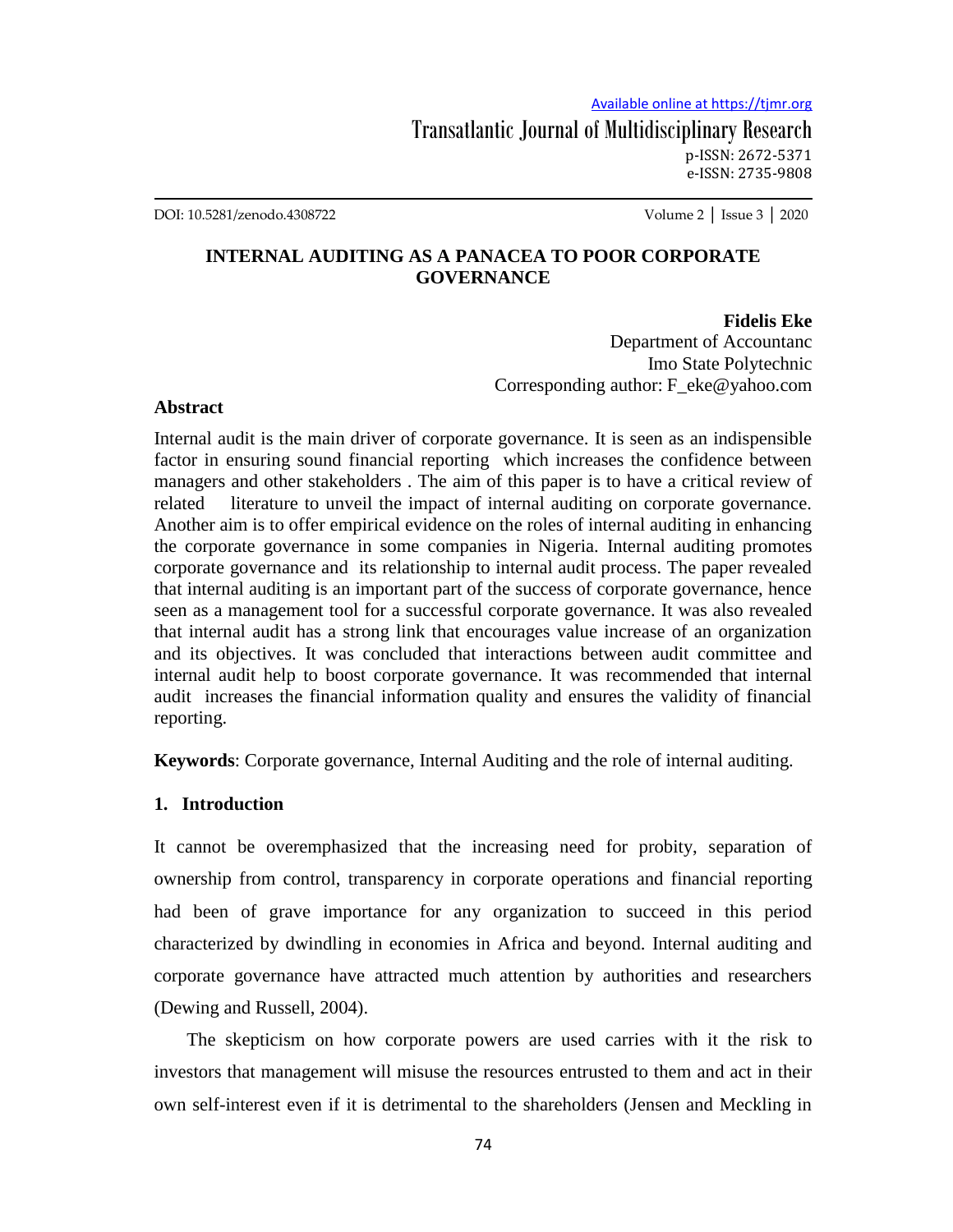Omolaye and Jacob, 2017). Internal audit can play a role in determining whether living with plans developed by the organization are reasonable and supported by appropriate documentation, that the right people are involved and that the risks and control are identified and addressed (KPMG, 2011). There are studies that indicate the factors which improve corporate governance. In the majority of these studies, it is stated that there is a positive relationship between the internal audit and corporate governance (Paape etal, 2003; Kanishman, 2001;Suyono and Hariyando, 2012; Sorens and Abdo lmohammadi, 2011). There are authors who raise doubt about this relationship (Regolios and d'Eri, 2012; Goodwin-Stewart and Kent, 2006).

The trend of events from the beginning of 21st century, the corporate world according to Omolaye (2017) has witnessed series of failure (Enrons, WorldCom, RBS, Northern Rock; Oceanic Bank, Intercontinental Bank) brought about a heightened public awareness to corporate governance issues. The global economic crunch in 2007 added strands to corporate governance practices and policies. Corporate governance is about the procedures and processes according to which an organization is directed and controlled (OECD 2001).Accordingly, McKinsey (2002), posited that corporate governance is a sine-qua-non for the success of any organization and by extension the heart of investment decision. According to Karagiorgos et al (2010), international guidelines suggest that effective implementation of corporate governance and internal auditing improves business performance and it is a tool for the achievement of competitive advantage. To still stress the need for a sound corporate governance, Vinteon (2002), posited that the failure of Enron corporation in the end of 2001 has as a result raised the questions about the effectiveness of contemporary accounting, auditing and corporate governance practices.

An internal auditor is expected to always tell the truth , make provision for the internal control and disclosure of wrong practice by the administration. If this truth will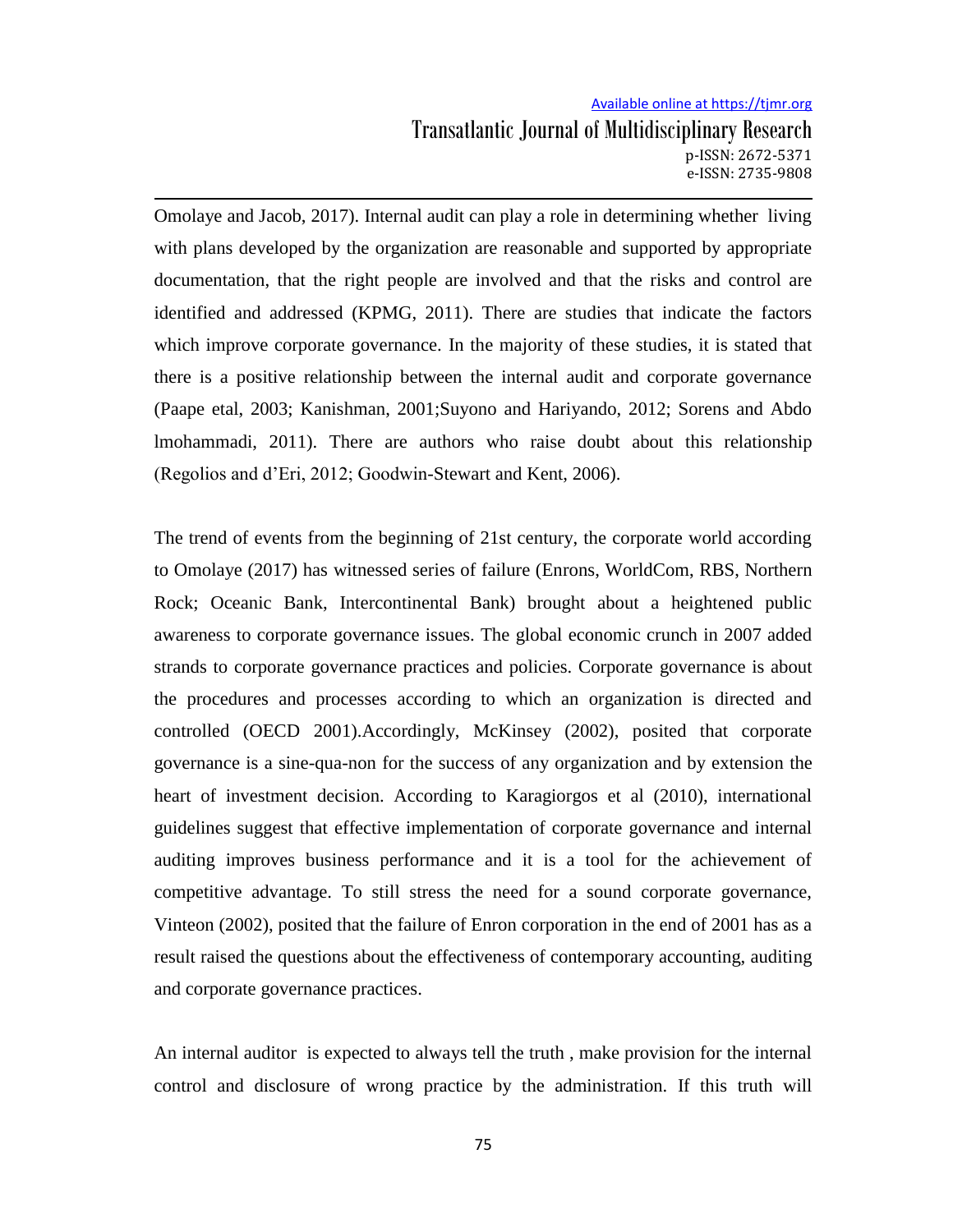negatively affect the proper position and the entity of the company and also if it affects the career future of the internal auditor to a point of losing their jobs, they will be scared (Al- Hussainy, 2016).

It is noteworthy that a good internal audit standard is needed where there is a close link between the audit committee properties (independency, efficiency, professionalism and experienced members and the number of meetings) and the extent to which internal auditor apply the international standards for the professional practice of internal auditing (Alzeban, 2015). The audit committee efficiency is represented by its ability to support the internal auditor and thus applying governance principles (Sarenet al., in Sartaweand Shrawf,2017).

### **2. Literature Review**

### **2.1.Conceptual framework: Corporate Governance**

Corporate governance involves a set of relationships and the network between a company's management, its board of directors, shareholder and stakeholders (Omolaye, 2017). It can be defined as the system by which companies are directed and controlled (Cadbury, 1992).It also can deal with the ways in which suppliers of finance assure themselves of getting a return on their investment (Shleifer and Vishny in Omolaye and Jacob 2017).

Core et al., (1999) believe that organizations which do not invest in corporate governance, have higher agency cost as their manager's personal interests are often not in line with the organization's interest. Corporate governance is seen by Gstaunathaler, 2010 as nexus of procedures, policies, laws and regulation which plays important role in the way an organization is governed and controlled. Brom and Velentza (2012) believe or determines the relationship between management, ownership and other interested parties of the organization and also sets goal. Corporate governance also includes social responsibility, ethical business practices, issues correspondence in internal and external audit and full transparency on financial results (Bunget et al in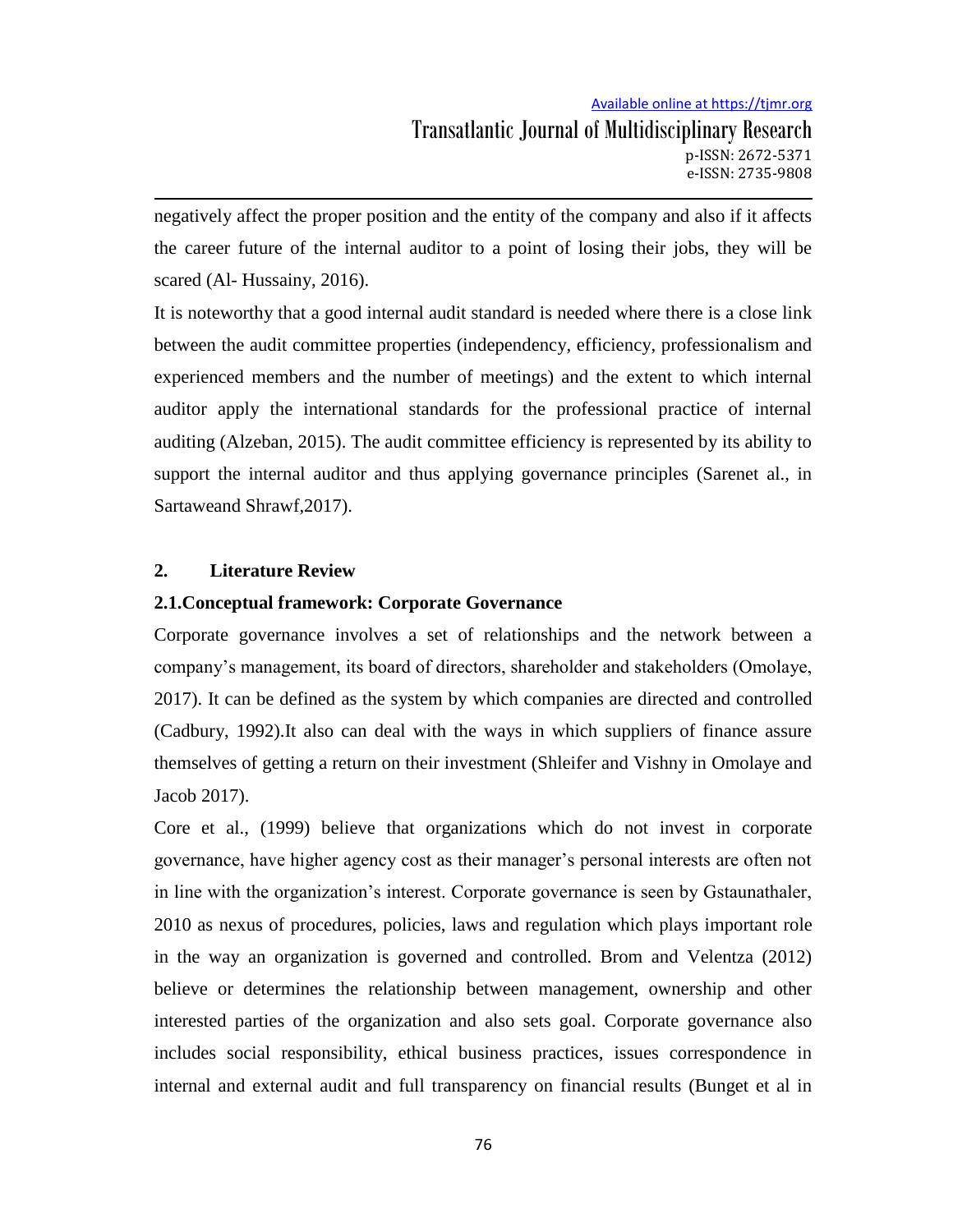Ionesca 2009). Corporate governance has a main driver based on the Agency concept, corporate bodies are overseen by those who are appointed by the owners (Rickett in kontogeorgis 2018).

It is essential to state that the main aim of corporate governance is to ensure that the organization will be directed under specific guidelines which will serve the interest of every party in the organization including the board of directors, managers and other stakeholders no wonder Duhnfort et al (2008), advised that corporate structure should comply with each country's formal laws and regulations, the generally accepted accounting principles, the ethical standard and the cultural differences.

Corporate governance according to Broni and Velentzas (2012) captured two different concepts namely long-term concept and financial concept, the long term strategic concept involves the relationship and communication between managers and shareholders in order to achieve a productive cooperation, While the financial concept describes the relationship between the two parties based on structure, rules and regulation, in order to achieve a high level of information, disclosure and transparency in financial statements and therefore mutual confidence in their transactions.

Corporate governance is structured into five elements in the organizations internal environment such as long term strategic goals and human resources, the external environment such as corporate social responsibility, relationship with suppliers, customer, and compliance to rules and regulations (Hart in Droglas, Arampatzis and Anagnostopoulou 2016).

Corporate governance can be evaluated using qualitative and quantitative tools. If the governance mechanisms are not disclosed the firms stakeholder may not be able to have access to calculate a quality corporate governance (Darmadi 2013). According to Omoleye and Jacob 2017, the report of Security Exchange Commission (SEC) in April 2003 showed that the corporate governance is at its rudimentary stage because only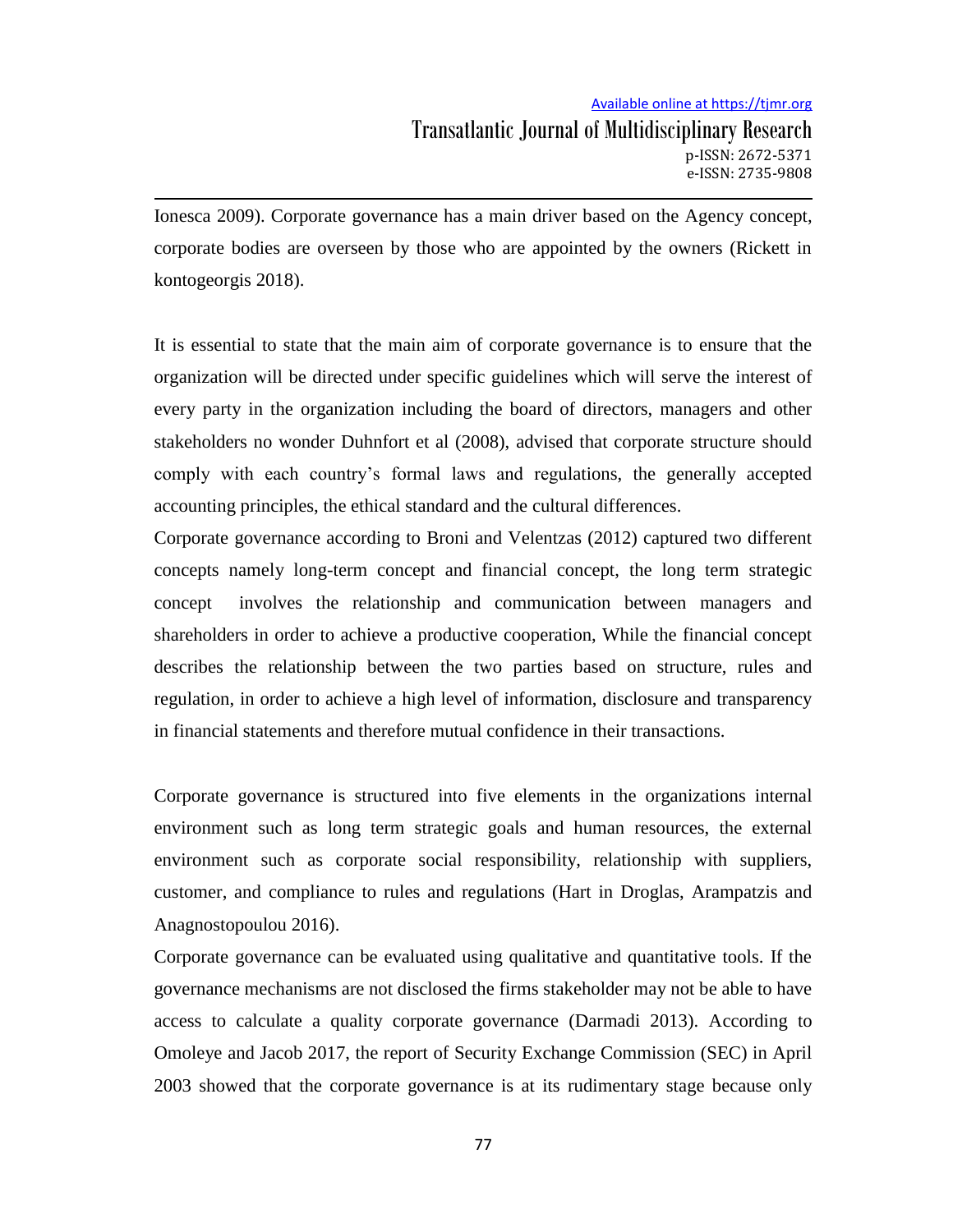about 40% of quoted companies, banks inclusive had recognized codes of corporate governance in place. In specifics, for the finance sector, poor corporate governance was identified as one of the major factors in virtually all known instances of a financial institution's distress in the country. According to central Bank of Nigeria report in 2006, it is identified that poor corporate governance was caused by weak internal control which is the primary area of internal audit function: as a panacea to poor corporate governance.

Corporate governance has two forms of models, namely the Anglo-America model and the European model, in Anglo-America model, there is a board of directors that constituted of both executive and non executive members who are chosen by the shareholders. The non executive members are usually more than the executive members and form the audit committee which is a board responsible for corporate governance matters. In the other model, there are two different boards, the executive board composed by executive of the company and the supervisory board which is comprised by non executive members who represent the shareholders and have similar rights and responsibilities to the audit committee (Broni and Valentzas, 2012).

In a good corporate governance, a well timed and legitimate disclosure of financial information and transparency in financial reporting are matters of concern with regards to corporate governance structure. The role and the responsibilities of the board of directors and the control mechanism by management and shareholders are considered of outmost importance (Robertson et al in Drogalas, Arampatzis and Anegnostopoulon, 2016). Corporate governance is also strongly seen as a move to carryout a business in accordance with owners and shareholders ambition (Milton Friedman in Kontogeorgis, 2018).The importance of corporate governance is seen by Cattery(2005) to have qualitative impact on the following;

Efficient use of corporate asset attracts investor's confidence.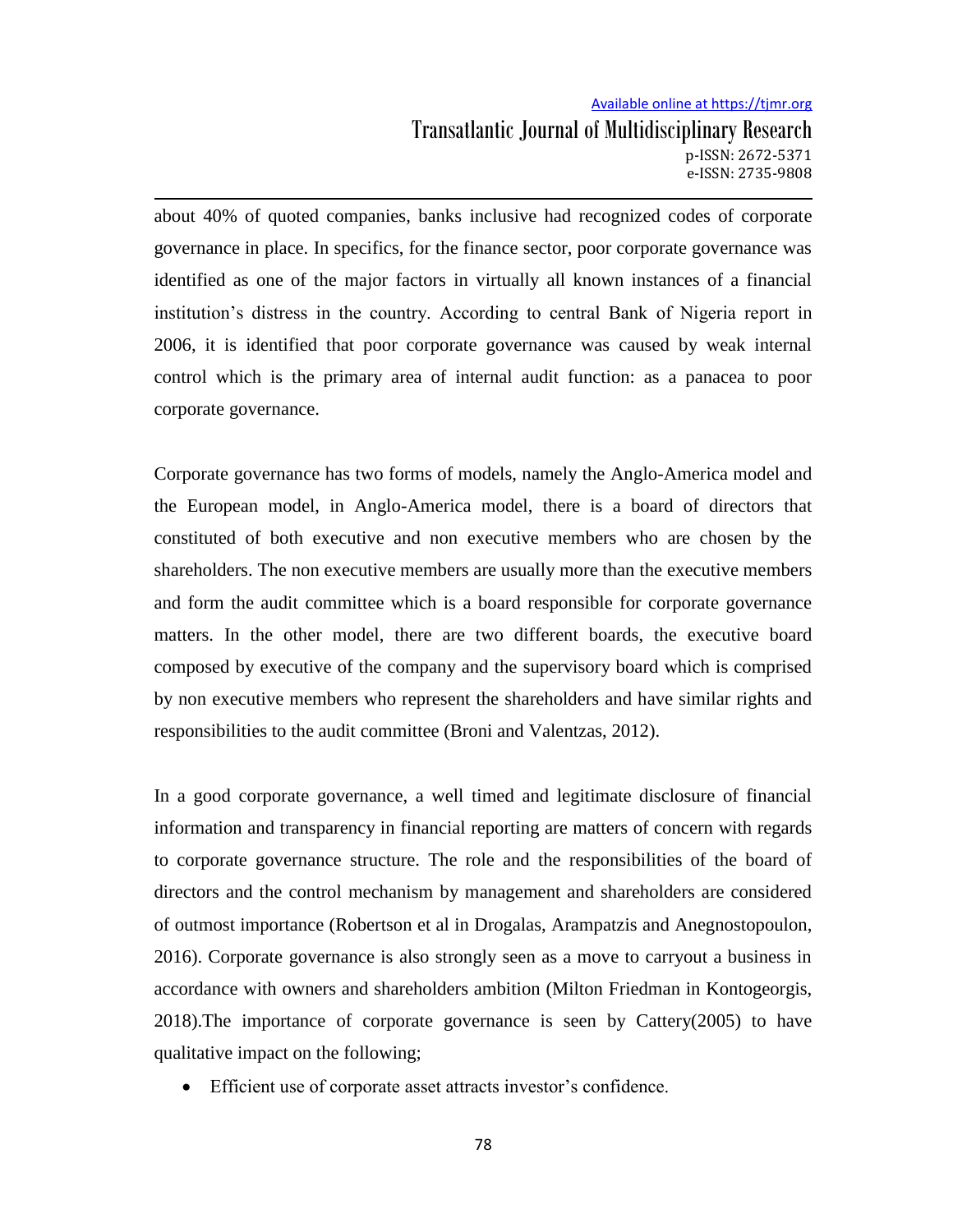- Ability to meet social expectation, progress and national prosperity.
- It improves the performance of business and growth prospects.
- The ability to attract low-cost capital (Hirschman, 1970, Spanos, 2005).

Corporate governance though with significant implication for growth prospect of an economy reduces risk for investor, attracts investment capital and improves corporate results (Spanos, 2005).

The corporate governance statement is not only a useful statement but provides information about the quality of corporate governance of the organization concerned. The following according to Kontogeorgis(2018) are some information content of a corporate governance statement.

- It mentions which corporate governance code is implemented by a company.
- It gives details about the operation of the general assembly and describes the obligations and the rights of shareholders.
- It states what best practices implemented by a company without being obligated by the law.
- It describes the process of internal control and risk management which a company implements for the purpose of protection of investors.
- It describes relationship with shareholders
- It gives information about the composition of the board and the other committee of the company. It discloses the number of the executive and the non executive members of the board.
- It gives information about the remuneration of the members of the board.
- It gives explanation about the deviation of the corporate governance code.
- It gives information about the rules on the appointment of the members of the board and the procedure for their replacement.
- It reveals information about the rights which have the ministry shareholder and how they are protected.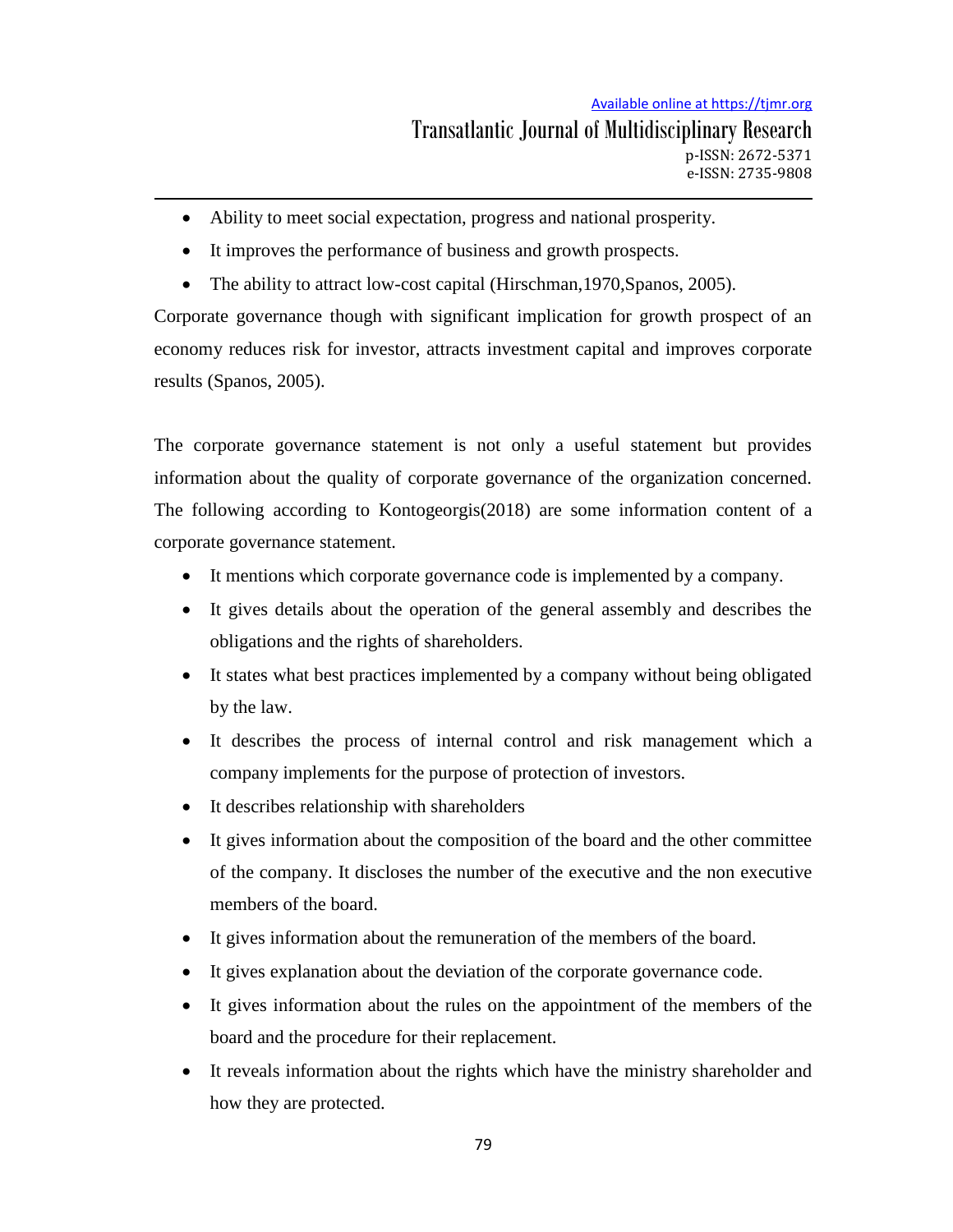It gives information about the shares which a company may have in the other business.

### **2.2.Internal Auditing**

It is vital to elaborate more on internal auditing as a panacea to poor corporate governance in any organization. Internal auditing is seen as a monitoring function, organizational policeman and watch dog tolerated as a necessary component of organizations control but deemed dutiful to the achievement of major corporate objective (Morgan in Omolaye and Jacob, 2017).

The series of structure changes in recent years and the implementation of new rules and regulation concerning internal audit, the evolution of new technologies, the economic crisis and the need for more intensive and continuous auditing by companies resulted in many changes, not only in the process of internal audit but also in the role of internal auditors and the general scope of internal audit (Beklans, et al., in Drogolas, Arampatzis and Anagnostopoulou, 2016). According to Arampatzic et al (2016), the new approach of internal auditing approach, the consulting role of internal audit, in line with strategic management is emphasized. It also stated that internal audit must add value to an organization and contribute to the achievement of corporate goals (Arampatzic et al., 2016).

The view of Hass, AbdolMohammadi and Burnaby (2006) on the new expanded scope of internal audit focused on the contribution of internal audit of risk management and corporate governance issues. According to Godwin-Stewart and Kent (2006), up to 2006, authors had reported a weak support for collaboration between corporate governance and internal audit. There is also an observed and increasing responsibility of internal auditor in providing over sight function on financial reporting process which includes the internal control system, no wonder Bishop, HeamansonLopides and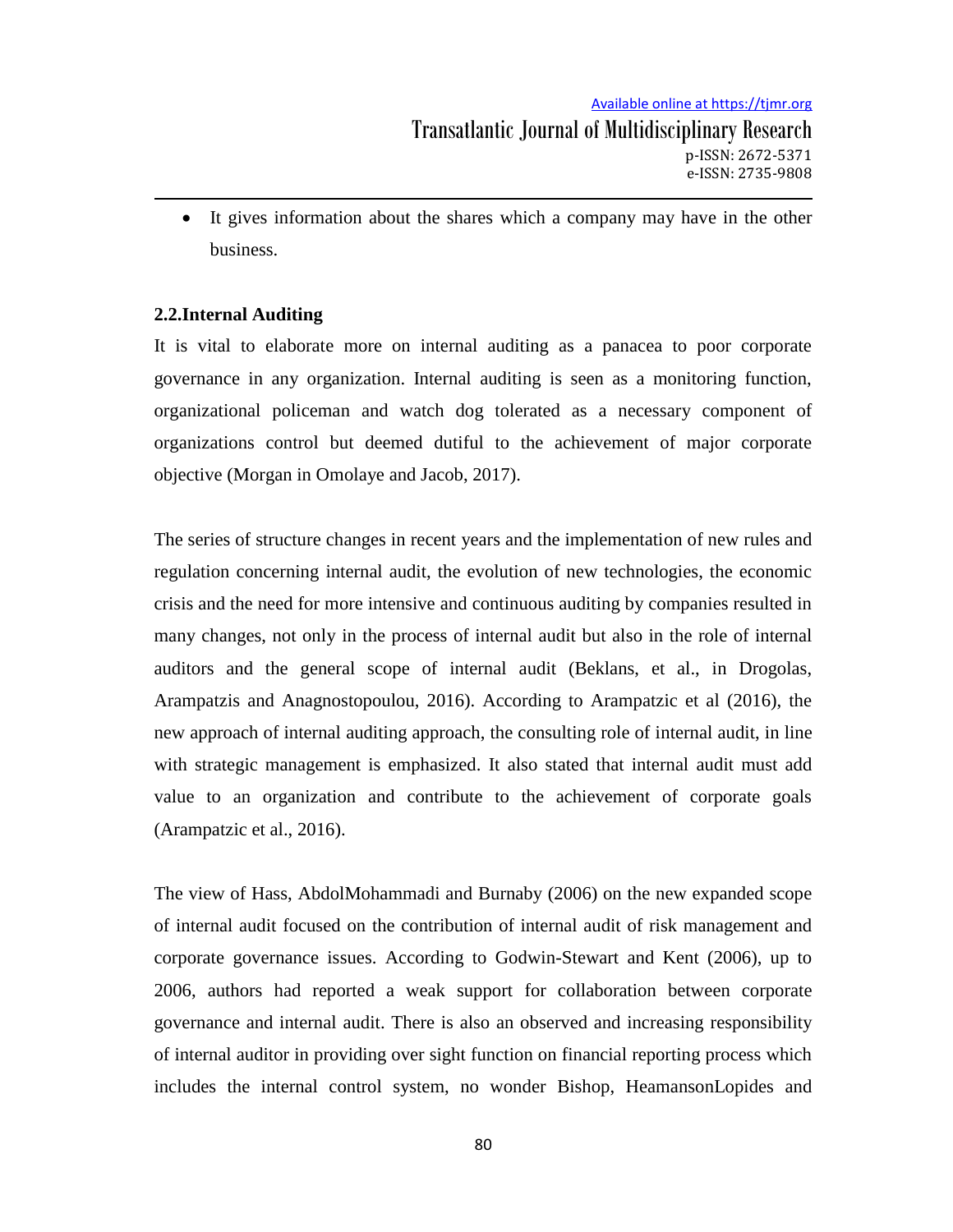Rittenbough (2000) posit that internal auditing becomes a key factor of monitoring, auditors are required to ensure more effective processes control, internal auditing is therefore a valuable resources for audit committee to meet their mandate related to financial reporting. Internal audit is considered a control mechanism used by private and public organization, this control mechanism is seen as those processes put in place to monitor, direct, promote or restrain the various activities of an organization to ensure that the objectives are met (Coram, Ferguson and Moroney in Omolaye and Jacob 2017). Accordingly, the internal auditors play significant role in monitoring an organization's risk profile and identifying areas of improvement in risk management (Reynolds 2000).

It is important to note that all weaknesses internal auditors are signaling as well as their recommendations aiming at improving processes and strengthening controls will ensure the objectives achievement, cost reductions, use of opportunities and in this respect will deliver value for the organization (Stanceis 2012). An optimum model of corporate governance has the key characteristic of internal audit as auditor's independence and objectivity with an important impact on internal control effectiveness (Lepadatu, 2011). The effective internal audit function is supposed to assist management to fulfill its governance responsibilities (Radu 2012). This the internal audit in its new perspective should provide objective, relevant and reliable opinions on management's assessment despite the fact that most of internal control weakness are related to financial statements and procedures (Caratas and Spatariu 2014).

The concept of audit quality means the effectiveness of internal audit, but Ragoliosi and Eric (2012) posited that due to the intangible nature of internal audit function, it is difficult for an organization to evaluate the quality of internal audit and to measure the contribution of audit service to a company. The position of internal audit as a penance to poor corporate governance is supported by Cohen et al (2002) who posited that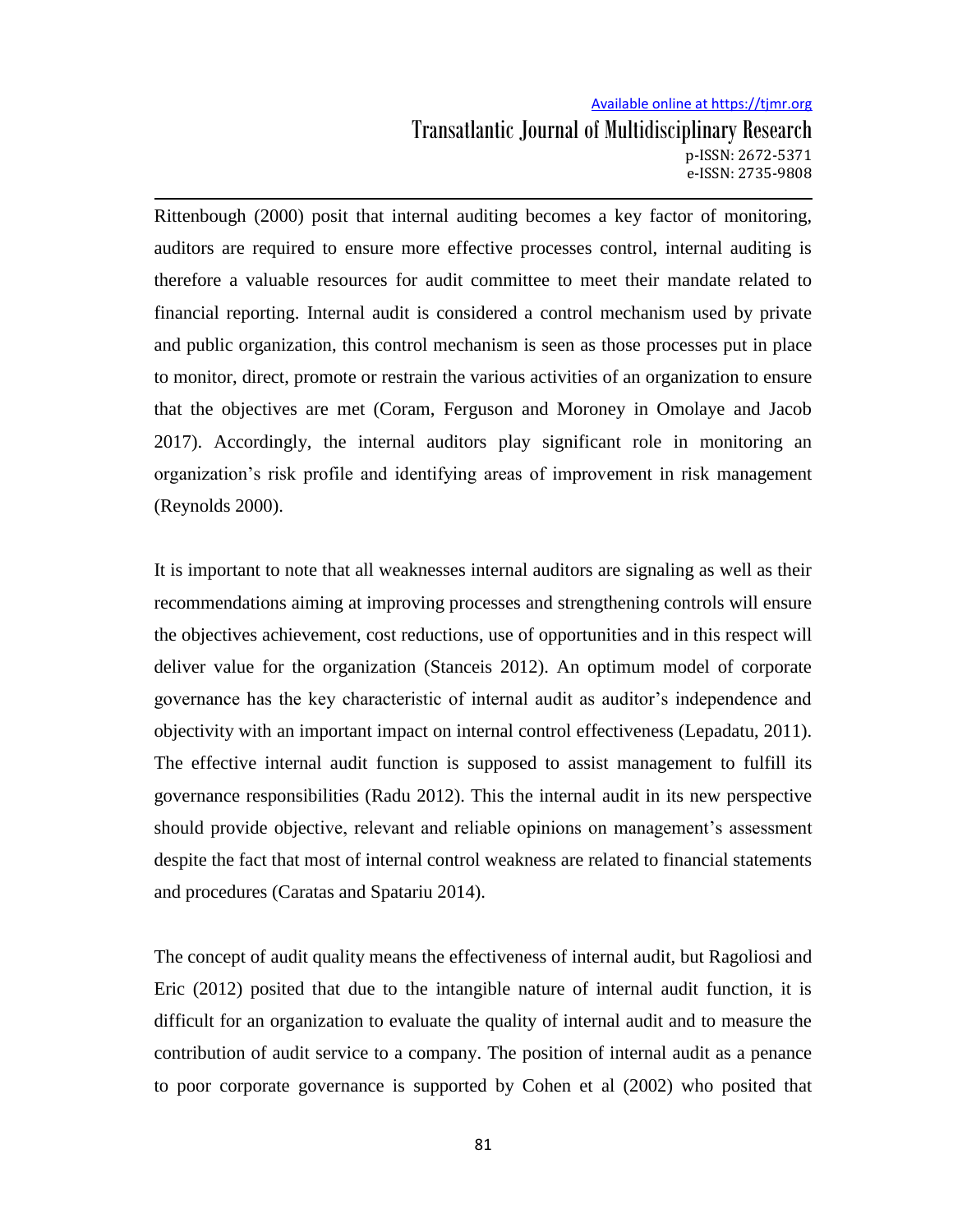auditors as part of the internal control system of a company hence considered as important actors in the corporate governance field, they also revealed that the association between the audit process and the corporate governance is enhanced by the fact that weak corporate governance structures seem to cause a decrease in the quality of financial information reported and even results in financial fraud.

The above position is consistent with the findings of Krishman's 2001 who found out that problems of internal audit procedures are related to weak governance structures. Recently a study on the association of corporate governance with internal control, internal audit and organizational commitment shows that internal control and internal audit have a positive significant relationship with good corporate governance (Suyono and Hariyano, 2012). Still on the relevance of using internal auditing as a panacea to poor corporate governance, Adolmohammadi (2011) believes strongly that the size of companies internal audit department and its plans depend on the various elements of corporate governance like having an internal audit department as a percentage of the external members in the board of directors or control environment.

With due consideration in the consulting role of internal audit and its contribution to corporate governance, DeAngelo in Drogolas Arampatzis and Anagnostopoulon (2016) saw audit quality as separating the internal audit activity into two stages, firstly detecting irregularities on the financial statement of the organization and secondly reporting on it.

#### **2.3.Other Roles of Internal Auditing to enhancing Corporate Governance**

According to Omolaye and Jacob(2017) who saw corporate governance as an attempt to implement some risk analysis, verification and control system with the objective of developing an effective and efficient management and governance. Internal auditing supports it with a vital role in assisting in the maintenance, reorganization of the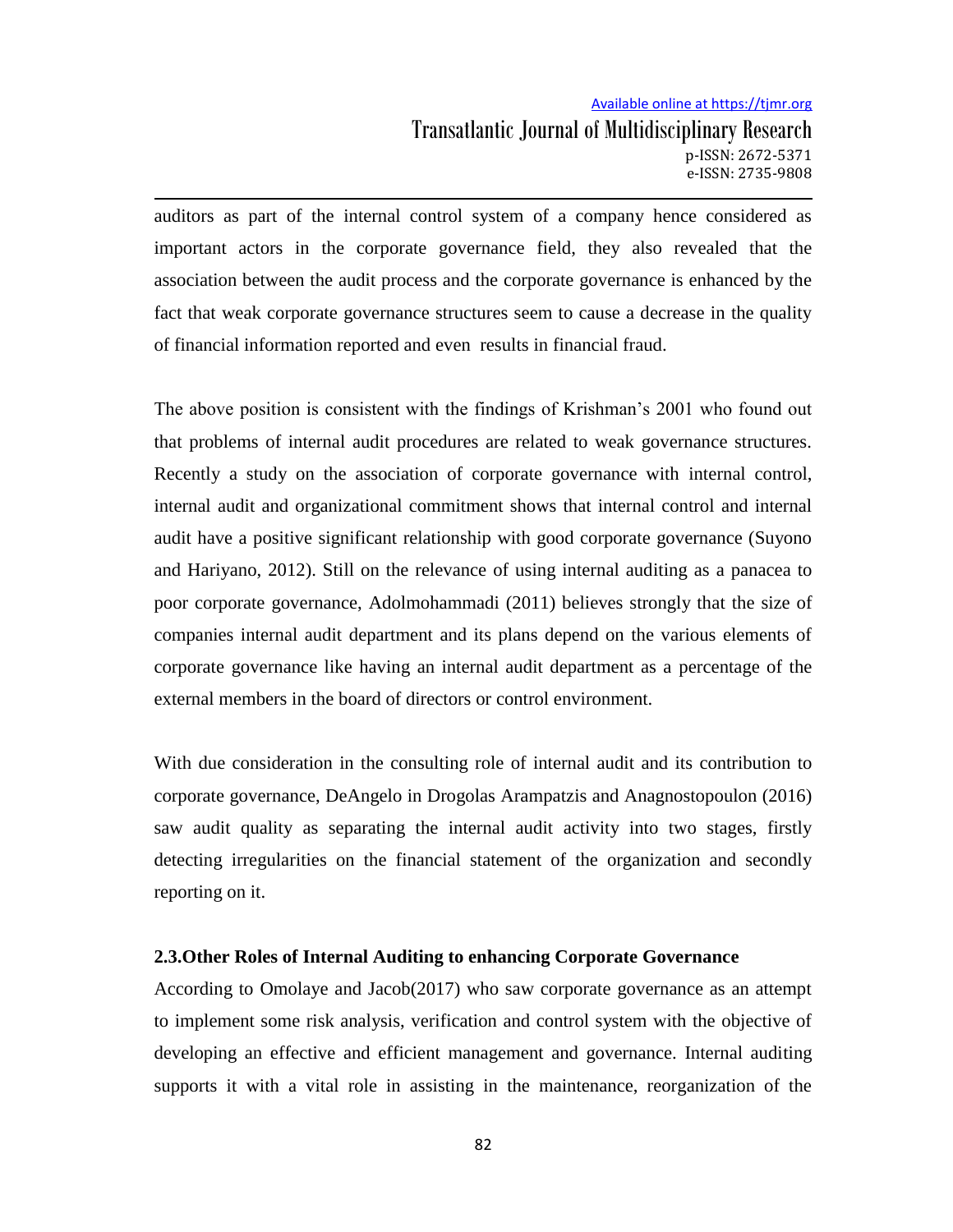internal control system and management in general. Evidently, there are various aspects of corporate governance, paucity of research investigation on the nature and extent of internal auditing on governance issues in Nigeria business environment.

Internal auditing clearly includes in its roles the recommendation for risk management through internal control and audit, this relationship can be seen as intricate part of the stewardship model of corporate governance (Holm and Laursen in Omolaye and Jacob 2017). Moreso, internal control and audit has been a central concept in the debate on regulating corporate governance and financial reporting (Omolaye and Jacob 2017). They are also of the view that the relationship between internal auditing and corporate governance has increased significantly in recent years, auditing regulations from society and the auditors' rules and regulations have forced a closer view on internal control and audit, hence believe that internal auditing function as a risk management tool is a key ingredient in corporate governance regulations.

The performance of an organization in corporate governance has got much to do with the impact and roles played by internal auditing in that organization. The influence of well organized internal audit department translates to a good and sustainable level of good performance no wonder Jeusen and Meekling in Omolaye and Jacob (2017) suggested that a positive correlation exist between performance and good governance. They also believed that internal audit function is a panacea for positive organizational performance. Authors whose views are consistent to the view above include Eden and Mariah (1996) who posited that internal audit makes a valuable contribution to organizational effectiveness in terms of objective measures.

The roles of internal auditor in ensuring a good corporate governance, according to Chamber and Odar (2015),include the following considered as the responsibilities of an internal audit.

• Internal governance mechanism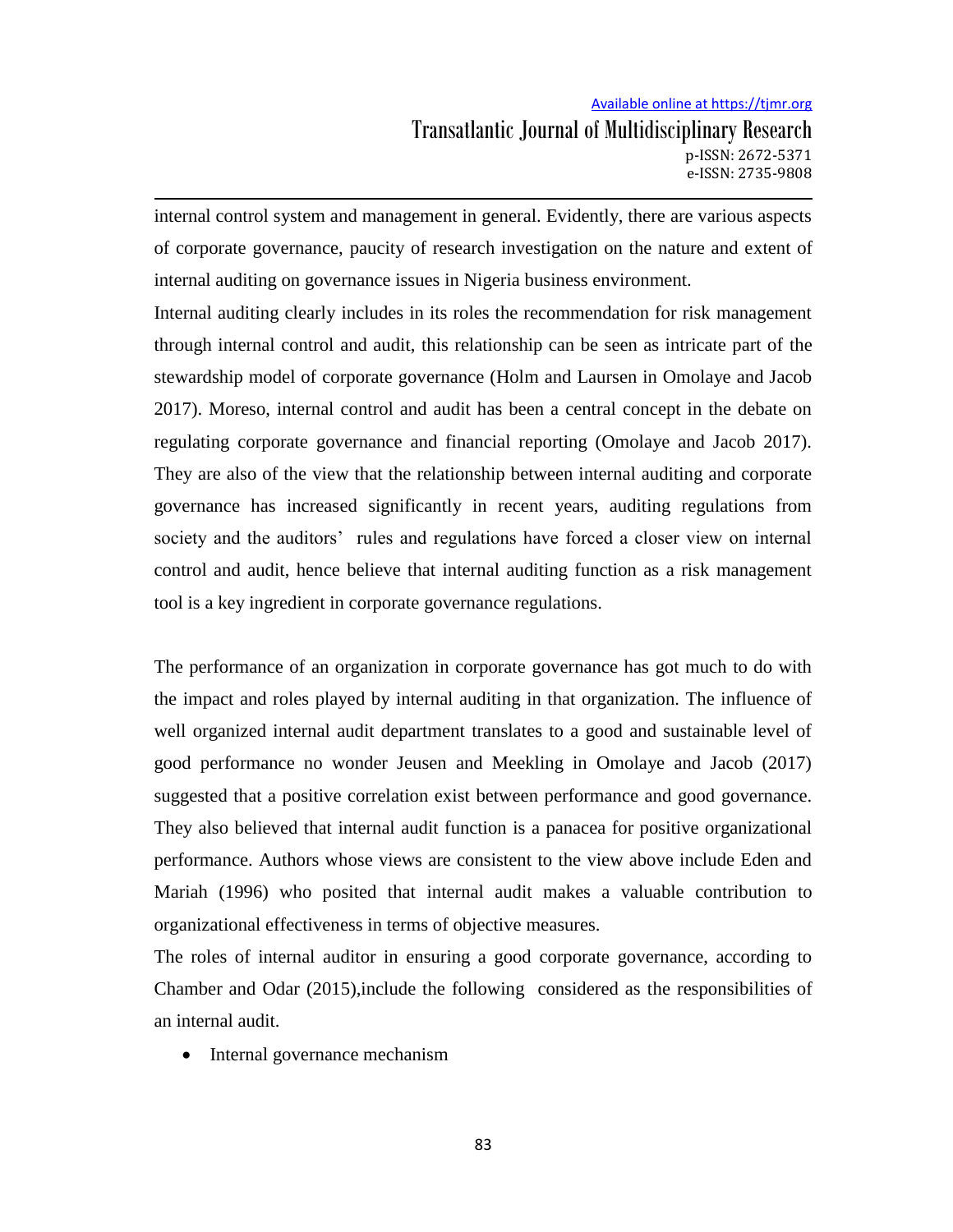#### Available online at https://tjmr.org

- Information presented to the board and management so as to take the right decision
- Risks of poor customer service
- Risks such as capital and liquidity
- Results of processes.

Ordinarily, the following internal audit function play extra roles for a company, the roles according to Pinto et al (2014) are;

- It helps management to identify threats and opportunities so as to improve its results. It helps in the decision making process of companies.
- It maximizes the potential risk which may face a company.
- It increases the social responsibility of a company and as a result the image of the company to be improved.
- It improves the effectiveness and efficiency of the company performance.
- The above roles clearly show that internal auditing is an important part of corporate governance and also a vital tool for effective management of a company.

# **3.0.Conclusion.**

There is a significant positive relationship between internal audit function and the performance of corporate organization through operational efficiency, growth and higher profitability.

Recent development in regulation increased the awareness and changes in organizational culture based on corporate governance, the internal audit functions and its roles. Internal audit functions have an impact on defining corporate structures. The results on the consulting role of internal audit are in consonance with the regulations of Sarbones-Oxley and other existing literatures. The presence of an effective internal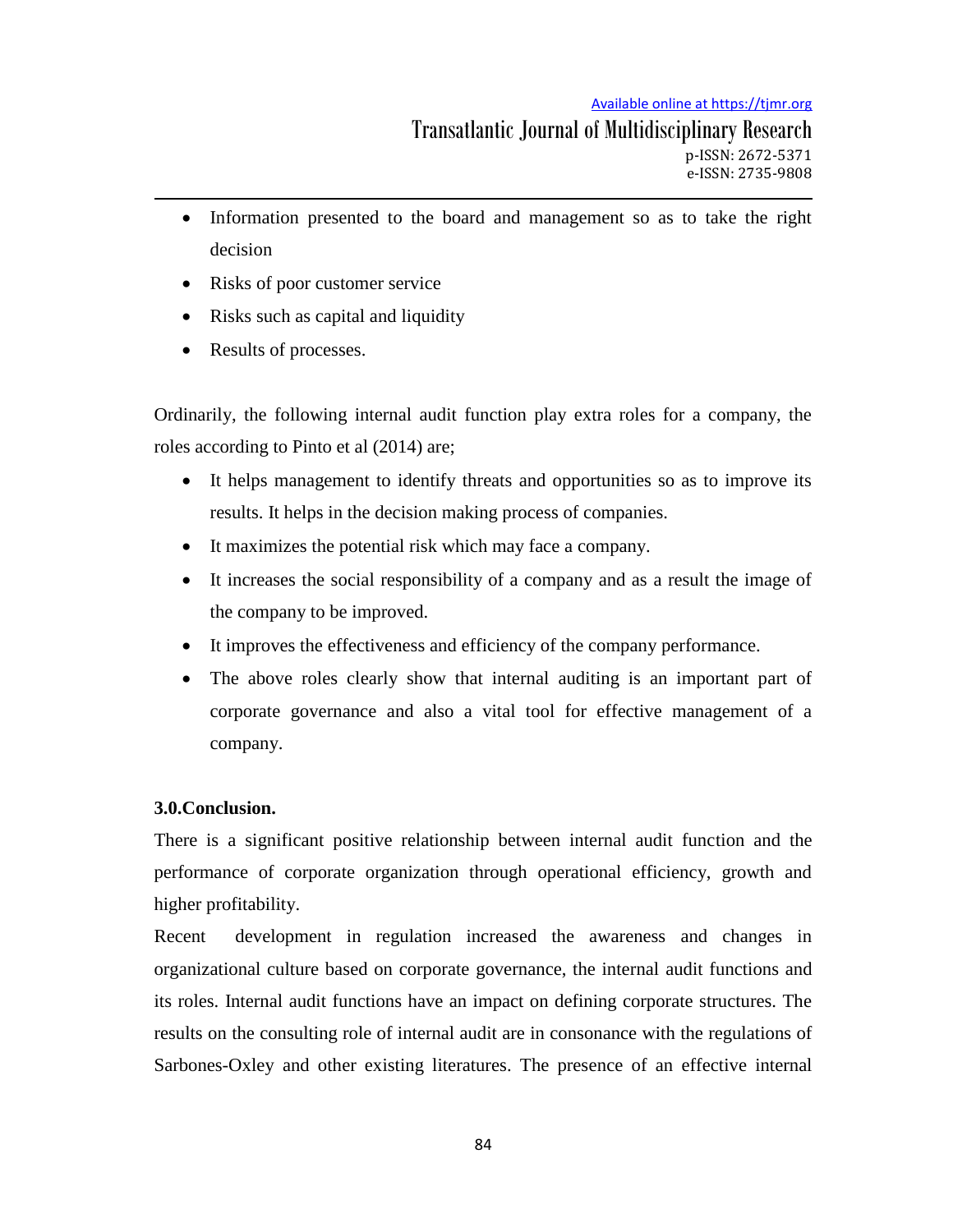audit functions within an organization could prevent misstatements in financial reporting.

Internal audit could be regarded as a standard for measuring management and board's effectiveness in corporate governance circumstances. It is also concluded that the interaction between audit committee and internal auditors does not only enhance corporate governance but seen as important booster for it, hence internal auditing is a panacea to poor corporate governance.

## **4.0.Recommendations.**

- 1. Auditors should establish an internal auditing council to enable them keep up to international standards of internal auditing.
- 2. Laws of most African countries to follow international internal audit standards because it is important in enhancing corporate governance and by extension economic development.
- 3. Internal auditors should at all times exercise their duties with professionalism, objectivity and fair play.
- 4. Internal auditing function should be continually supported by management and the audit committee in terms of adequate staffing, training and compensation for effectiveness.
- 5. It is recommended that compliance tests should be carried out normally to ensure corporate governance principles are not circumvented.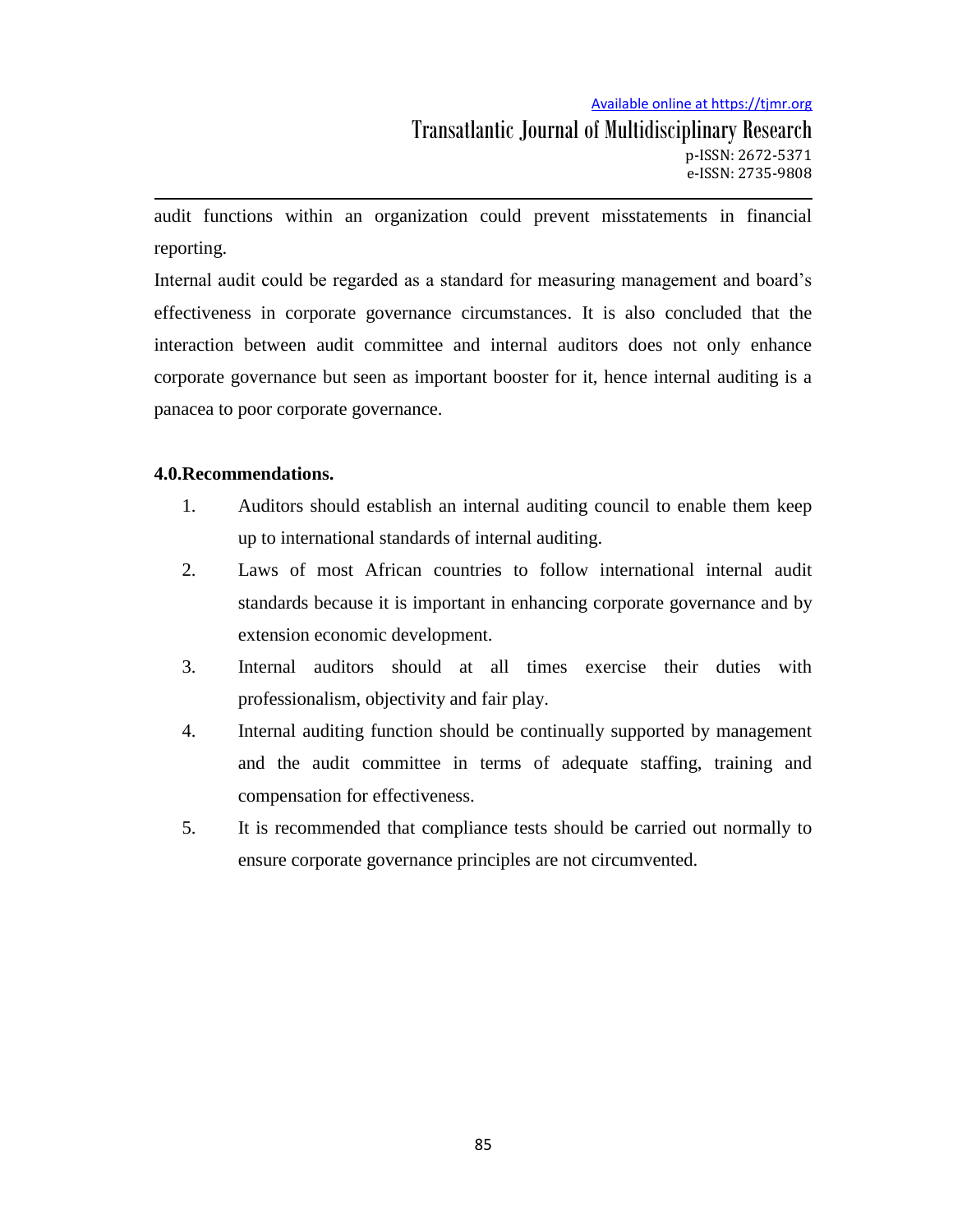#### References

- Alzeban, A. and Sawan, N. (2015).The impact of audit committee characteristic on the implementation of internal audit recommendations. Accounting horizons, vol.26 No.2, pp.167-191.
- Broni, G. and Velentzas, J. (2012).Corporate governance, control and individualism as a definition of business success.The idea of a post hovoic leadership.Procedia Economic and Finance Vol 1, pp 61-70.
- Caratas, M.A. and Spatarin, E.C. (2014). Contemporary approaches in internal audit; Precedia Economics and Finance 15:530-537.
- Cattryses, J. (2005). Reflections on corporate governance and the role of internal auditor.Retrieved September 10, 2017 from https://www.researchgate.net/publication/228253690 Reflection on corporate governance and role of the internal auditor.
- Cadbury, A. (1992). The financial aspects of corporate governance.A report of the committee on governance Gee & Co. London.
- Chamber, A. and Odar, M. (2015).A new vision for internal audit. Managerial Auditing Journal, 30(1), 34-55.
- Coram, P. Ferguson, C. and Moroney, R. (2008). Internal auditing, alternative audit structure and the level of misappropriation of assets fraud accounting and finance. 48:543-559.
- Core, J.E., Holthausen, R.W. and Lareker, D.F. (1999). Corporate governance, chief executive officer compensation and firm performance: Journal of Financial Economic, Vol. 51, no 3, pp 371-406.
- Damadi, S. (2013). Corporate governance disclosure in the annual report: An exploratory study on Indonesian Islamic banks. Human economics 29(1), 4-23.
- DeAngelo, L.E. (1981). Auditor size and audit quality; Journal of Accounting and Economics Vol 3, No. 3 pp 183-199.
- Drogalas G., Arampatzis, K. and Anagnostopoulou, E. (2016). The relationship between corporate governance, internal audit and audit committee: empirical evidence from Greece; Corporate ownership and control. Vol. 14 issue 1-4.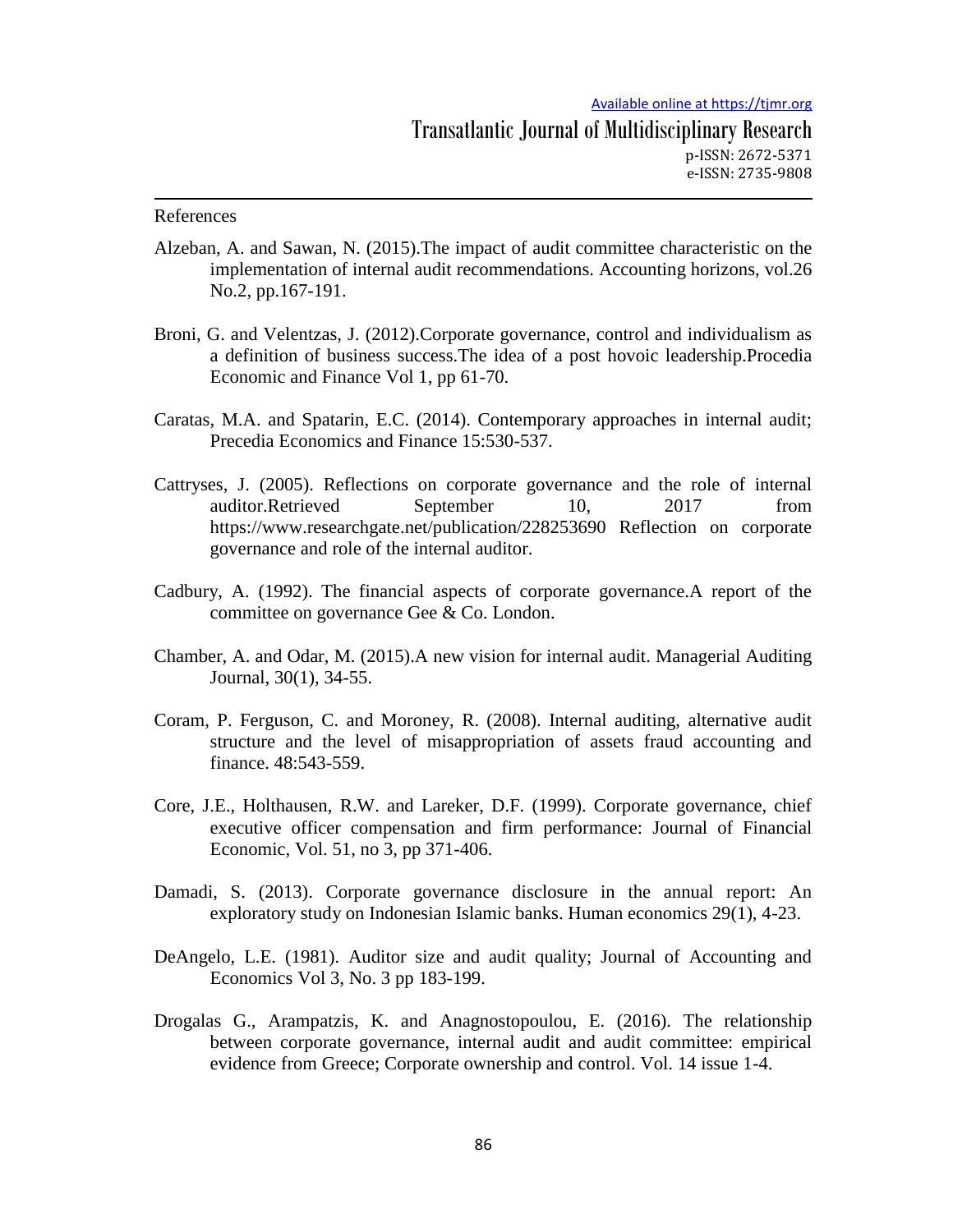- Edeh, D. and Moraih, L. (1996). Impact of internal auditing on branch bank performance: A field experiment organization behaviour and human decision performance 68: 262-271.
- Goodwin-Stewart, J. and Kent, P. (2006). The use of internal audit by Australian companies; Managerial auditing Journal 21(1), pp. 81-101.
- Gstraunthaler, J. (2010). Corporate governance in South Africa, the introduction of King III and reporting practices at the JSE Alt-x; Corporate ownership and control. Vol 7, No 3, pp 146-154.
- Hart, O. (1995). Corporate governance; Some theory and implications; the Economic Journal Vol. 105, No. 430 pp 678-680.
- Hass, S., Abdolmohammadi, J.M. and Burnaby, P. (2008). The Americas literature review on internal auditing; Managerial Auditing Journal.Vol 21. No 8, pp 835- 843.
- Hischman, A. (1970). Exit, voice and loyalty: Responses to decline in firms, organization and states Cambridge, mass; Harvard University Press. Hollingsworth, R. and Boyer, R. (1997).Contemporary Capitalism.
- Holm, C. and Laurson, P.B. (2007).Risk and control developments in corporate governance; changing the role of the external auditor?Corporate governance. An International Review, 15:322-333.
- Jensen, M.C. and Meckling, W.H. (1976). Can the corporation survive? US: Centre for Research in Government Policy and Business.
- Karagiorgos, T., Drogalas, G., Golzamanis, E. and Tampakoudis, I. (2010).Internal auditing as an effective tool for corporate governance.Journal of business management, 2(1), 15-23.
- Kontogeorgis G. (2018). The role of internal audit functions on corporate governance and management: International journal of Accounting and financial reporting Vol8 No 4 (100).
- Kouishnan, J. (2001). Corporate governance and internal control.An empirical analysis; American Accounting Association (AAA) Annual meeting Atlanta 2006.
- Lapatu G.V. (2011). "Corporate Governance and Audit activity" Economy Transdisciplinary cognition,xiv(1), 44 -49.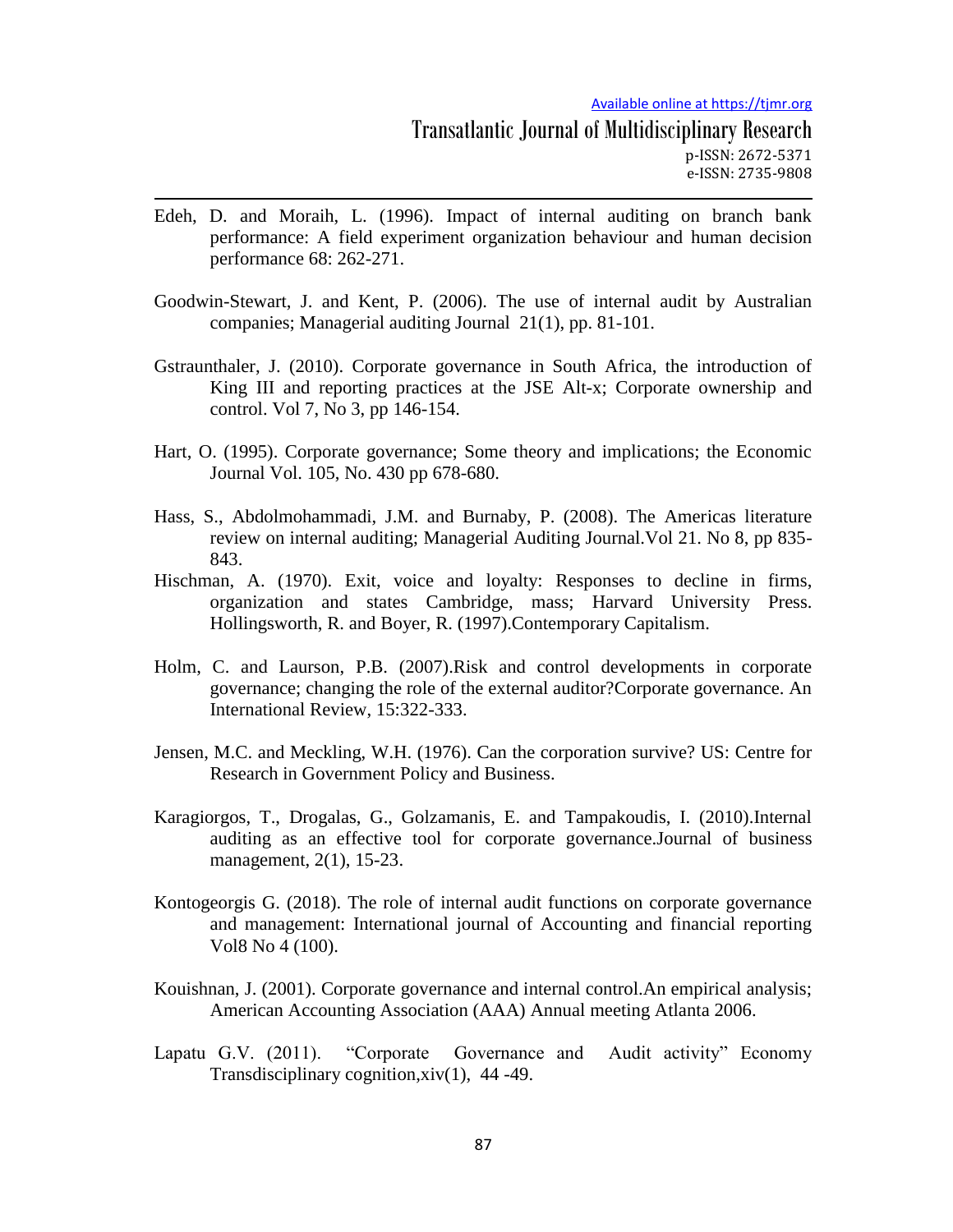- L'Haillier, B. (2014). What does corporate governance actually mean? Corporate governance, 14(3), 300-319.
- Morgan, G. (1979). Internal audit role conflict. A pluralist view managerial finance 5:160-170.
- OECD (1999). Principle of Corporate Governance, Paris: OECD.
- OECD (2004).OECD principles of corporate governance.Organization for economic corporation and development.
- Omolaye K.E. and Jacob, R.B. (2017).The role of internal auditing in enhancing good corporate governance practice in an organization. International Journal of Accounting Research 6: doi:10.4172-114x. 1000174.
- Radu,M (2012) "Corporate governance, internal audit and environmental audit –the performance tool in Romanian companies" Accounting and management information system,11(1),pp 112-130.
- Regoliosi, C. and d'Eri A. (2012). Good corporate governance and the quality of internal auditing departments in Italian listed firms. An exploratory investigation on Italian listed firms; Journal of management and Governance (online) Available from http//link-springer.com/article/10.1007/10997.012- 9254-/full text htnl#sec1
- Pickett, K. (2005). The essential handbook of internal auditing.New Jersey; John Wiley and Sons Ltd.
- Pinto, J., Pereira, A. and Peters, M. (2014). Role of internal audit in management practices in organizations. African Journal of Business Management 8(2), 68- 79.
- Reynolds, M.A. (2000). Professionaism, ethical codes and the internal auditor.A moral argument. Journal of business ethic 24:115-124.
- Sarens, G. and Abdolmohammadi, J.M. (2011). Monitoring effects of the internal audit function agency theory versus other explanatory varaibles.; International Journal of Auditing Vol 15 no.1. pp 1-20.